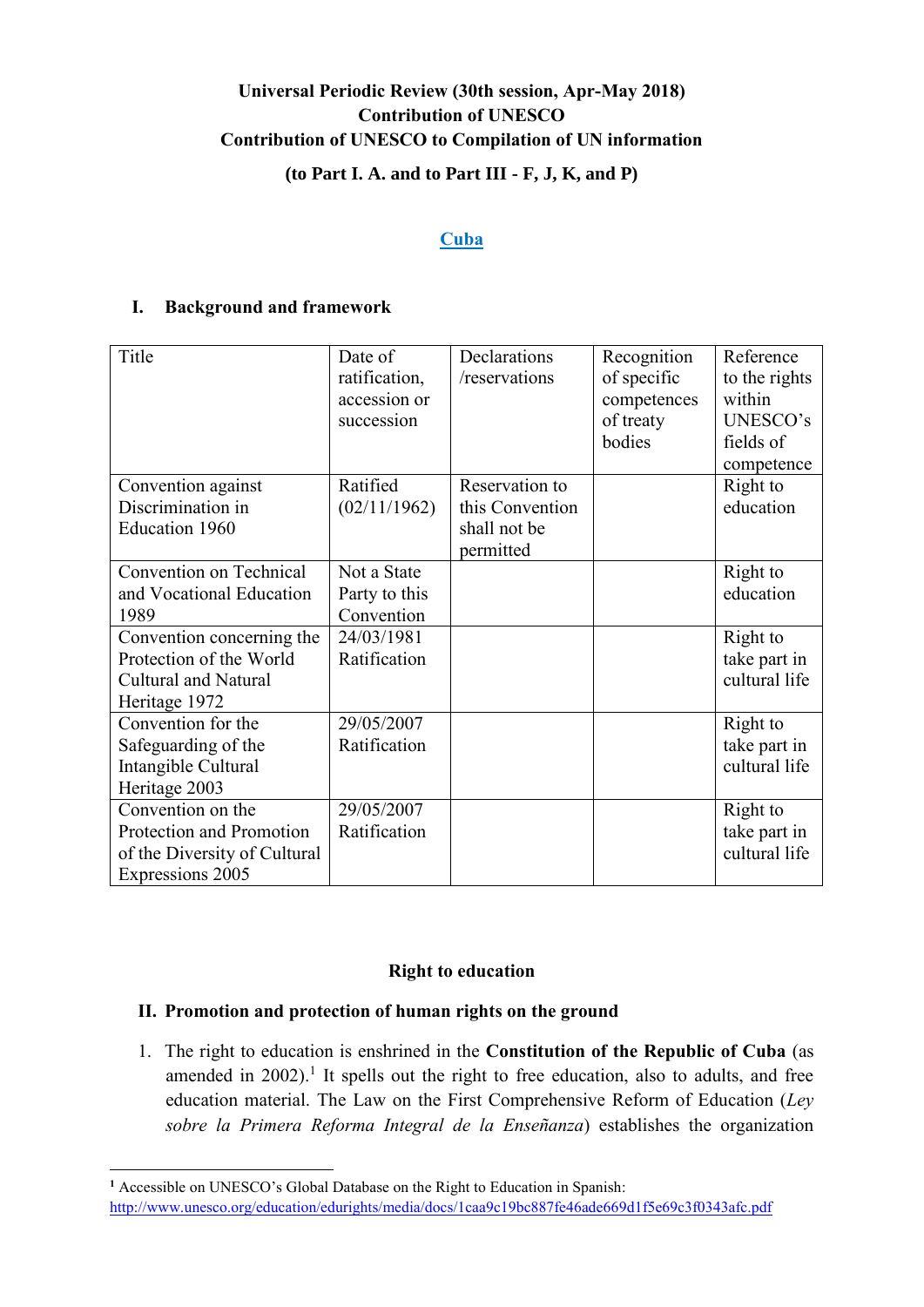fundamental objectives of education. The Law on general and free nationalization of education (*Ley de Nacionalización General y Gratuita de la Enseñanza*) sets up free and public education.

2. In terms of reporting to UNESCO, Cuba has submitted a report within the framework of the **9th (2016-2017) Consultation of Member States** on the measures taken to implement the UNESCO Convention against Discrimination in Education as well as within the framework of the **8th (2011-2013) Consultation.** Cuba did not report on the measures taken for the implementation of the 1974 UNESCO Recommendation concerning Education for International Understanding, Co-operation and Peace and Education relating to Human Rights and Fundamental Freedoms within the framework of the **5th (2012-2013)** and the **6th (2016-2017) Consultations of Member States.**

# **Freedom of opinion and expression**

- $\triangleright$  Constitutional and Legislative Framework:
- 3. The Cuban Constitution allows for freedom of speech and the press under Art. 53 with the qualification that this should be "in keeping with the objectives of socialist society". It also underlines "that the press, radio, television, cinema, and other mass media are state or social property and can never be private property."<sup>2</sup>
- 4. Defamation remains criminalized under Art. 204 and Art. 318 of Cuba's Penal Code, which carries a prison term of up to one year and/or a fine. Furthermore, under Art. 210 of the Penal Code, those who "produce or circulate publications without indicating the origin or in non-compliance with the rules related to publication shall face imprisonment for up to one year" and/or a fine. $3$
- 5. There is no freedom of information law in the country. Recent national development policy guidelines have recognized "information, communication and knowledge as public goods and citizens' "rights that are to be exerted responsibly." <sup>4</sup>
- $\triangleright$  Implementation of legislation:
- 6. The Cuban Ministry of Communications (MINCOM) implements the Informatization Policy, while the regulatory body for Radio and TV broadcasting is the Cuban Institute of Radio and Television (ICRT). The government appoints the authorities of the ICRT.
- $\triangleright$  Safety of journalists

**<sup>2</sup>**Constitución de la República de Cuba, disponible en<http://www.cuba.cu/gobierno/cuba.htm>

**<sup>3</sup>** Idem

**<sup>4</sup>** Conceptualización del modelo económico y social cubano de desarrollo socialista, disponible en [http://www.pcc.cu/pdf/congresos\\_asambleas/vii\\_congreso/conceptualizacion.pdf](http://www.pcc.cu/pdf/congresos_asambleas/vii_congreso/conceptualizacion.pdf)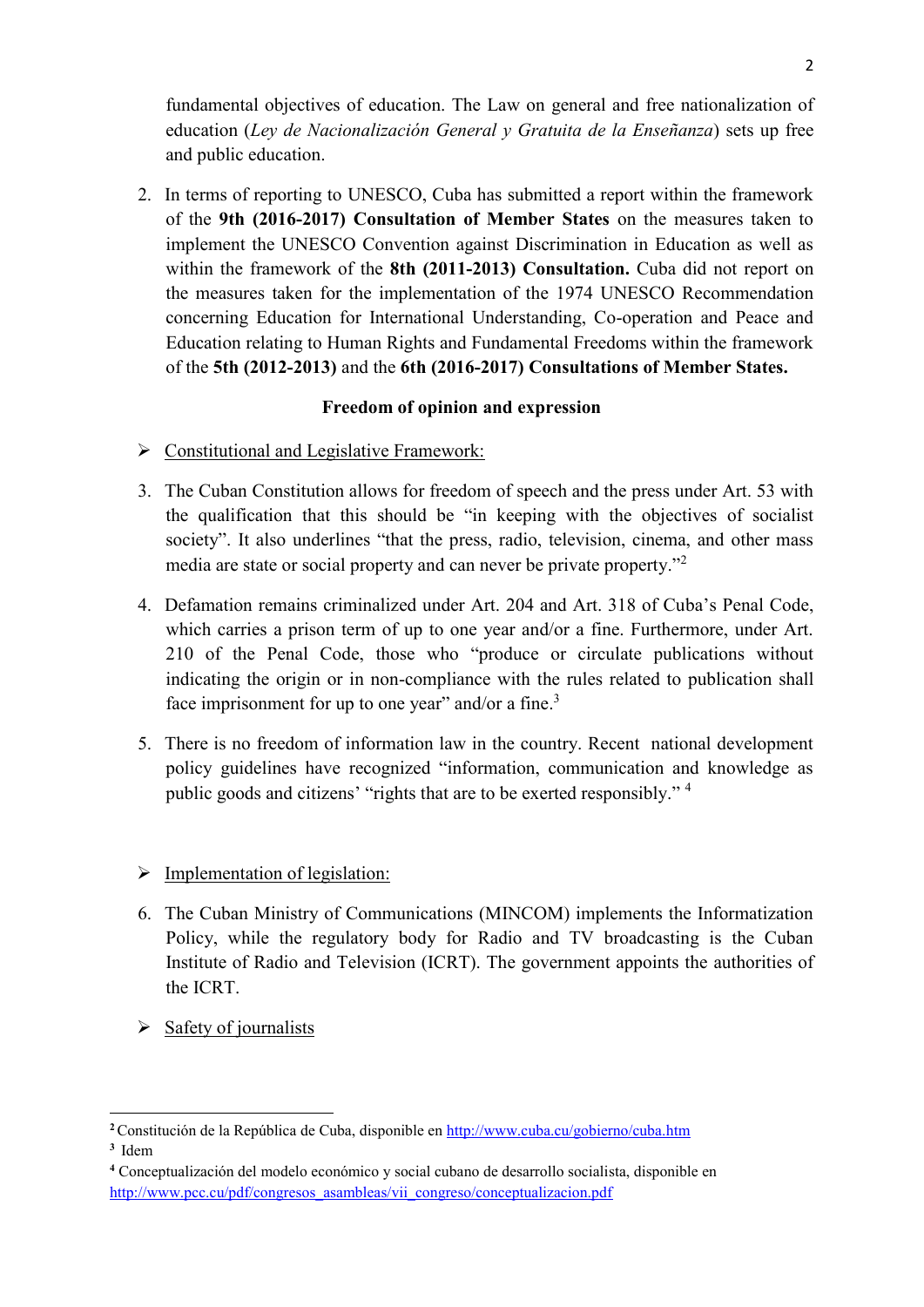7. UNESCO recorded no killing of journalists and media workers in Cuba between 2008 and 2017. Intimidations and arrests of journalists working for non-State-run digital media have been reported in international and local digital media.

# **III. Recommendations**

8. Below are the recommendations made within the framework of the 2nd cycle of the Working Group (16th session) on the Universal Periodic Review (July 2013): 5

**170.54.** *Redouble all efforts to preserve the progress achieved in a number of areas such as culture, education, health and the fight against social inequality.*

**170.57.** *Continue its efforts for the development and the wellbeing of its population, particularly through education and training which even some of our countries also benefit from.*

**170.68.** *Extend in the region the positive experience in education and health care, including through special training.*

**170.69.** *Continue to promote the training and education of qualified people, especially in the sphere of health.*

**170.74.** *Continue and promote the training and education of qualified people especially in the sphere of health in the developing countries, and continue promoting initiatives in defence of international solidarity.*

**170.75.** *Promote in the international level Cuban educational programmes, such as "Yes, I can" and "Yes, I can continue".*

**170.76.** *Share its experiences in teachers and professors' training, and in adults' education*

**170.77.** *Promote in the international scene the literacy and post-literacy Cuban programs named "Yo sí puedo" "Ya puedo leer y escribir" and "Yo sí puedo seguir".*

**170.78.** *Continue its efforts to develop national information and education strategy which encourages a culture of disaster risk reduction.*

**170.79.** *Further develop national information and public education strategy that encourages the culture of disaster risk perception.*

**170.93.** *Continue promoting efforts to support the youth, particularly in the area of education and employment, and set up programmes and suitable mechanisms to encourage their effective participation in the society.*

**170.149.** *Continue the policy incorporating inmates to education and job training at different educational levels.*

**170.219.** *Make greater efforts to promote economic and social rights in a manner conducive to the furtherance of rights in the fields of labour, education, health and housing.*

**170.264.** *Continue developing its policies to ensure the best quality in the sphere of education.*

**170.265.** *Continue its work to achieve the highest quality at all levels of education.*

**170.266.** *Continue prioritizing the promotion of the right to education for all.*

**170.267.** *Continue promoting the respect for human rights, welfare and development of its people through education.*

**170.269.** *Continue the endeavours that have been made to keep all persons informed and aware of the possibility of gaining access to educational and cultural institutions.*

**170.271.** *Continue its efforts in human rights education.*

**170.273.** *Continue the effective realization of the right of education, including human rights education, in the country.*

# **Review and specific recommendations**

<sup>1</sup> **<sup>5</sup>** <https://documents-dds-ny.un.org/doc/UNDOC/GEN/G13/155/27/PDF/G1315527.pdf?OpenElement>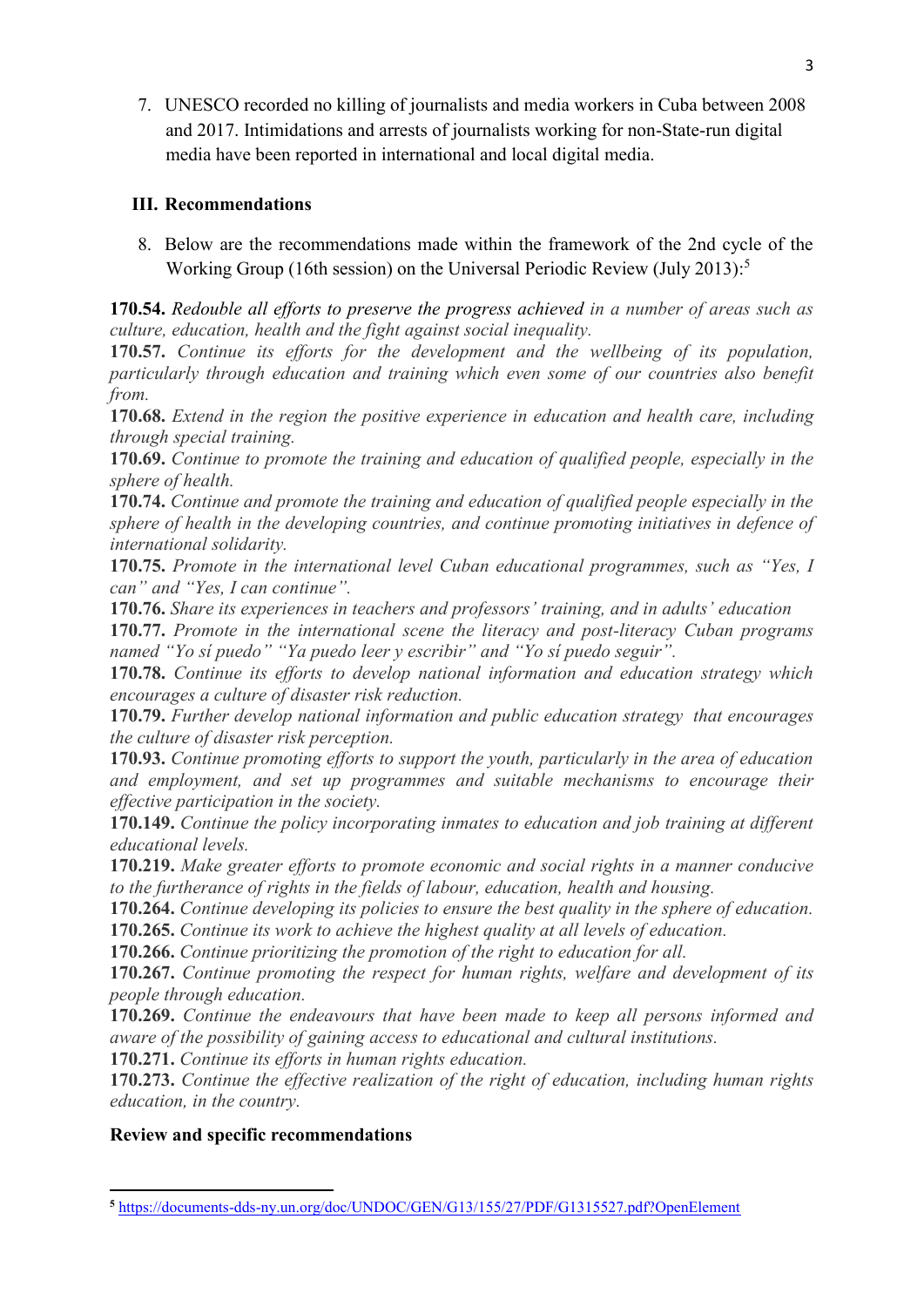- 9. An important number of the education-related recommendations made during the UPR cycle focus on quality education and the promotion of educational rights, the promotion of Cuban education programmes at the international level and education in human rights and disaster risk perception.
- 10. Regarding education quality, the promotion of educational rights and awareness of access to education, several measures have been introduced. Cuba has achieved almost universal coverage in preschool education, universal primary education and almost universal coverage in secondary education without significant gender differences. Although Cuba's education quality has been evaluated as being far above the regional average, improving the quality of its education remains a national priority.<sup>6</sup> Different initiatives have been implemented in this regard. Cuba has taken steps to reduce the student-teacher ratio in primary school classes to 25 students per class and in lower secondary education to 35 students.<sup>7</sup> Other improvements include the installation of computers in all schools, the use of technological teaching aids in every classroom and the development of two educational television channels. Furthermore, a computing programme has been developed to provide computing studies at every level of education. Additionally, Cuba invested in other educational resources, purchasing teaching laboratories for all pre-university and basic secondary schools. A National Commission for Planning and Curriculum Studies has been set up to review curricula, educational programmes and plans as well as teaching materials. $8$  To address learning difficulties in mathematics, study programmes and teaching materials have been revised to connect the teaching content of primary and secondary schools. A reorganization of the school network led to the creation of pre-university centers in all Cuban municipalities. This measure is of particular interest, aiming at universal access to university education. In addition, special university programmes for adult education have been set up. To further guarantee equal access to education, school meals are provided for students in lower secondary education. While noting positively the progress made and continuing efforts aimed at improving education quality, Cuba should be encouraged to monitor and evaluate the measures introduced and to share relevant information with UNESCO.
- 11. Furthermore, Cuba focused on the improvement of teacher training, training social workers as well as instructors in arts, theatre, music and dance to create artistic workshops for all levels of education. Additionally, programmes are developed through the Department of Teaching of Pedagogic Staff aiming at ensuring efficiency and continuing training of teachers.<sup>9</sup> The programme *Para ti Maestro* ("For you, Teacher"), broadcasted on one of the educational television channels, proposes

1

**<sup>6</sup>** UNESCO Regional Office for Culture in Latin America and the Caribbean, 2014, UNESCO Country

Programme Document for the Republic of Cuba 2014-2018, p 10, UNESCO, Latin America and the Caribbean, Education for All 2015 Regional Review, OREALC/2014/PI/H/1, p 56, 254f

**<sup>7</sup>** UNESCO, Latin America and the Caribbean, Education for All 2015 Regional Review, OREALC/2014/PI/H/1, p 255

**<sup>8</sup>** UNESCO, Latin America and the Caribbean, Education for All 2015 Regional Review, OREALC/2014/PI/H/1, p 260

**<sup>9</sup>** UNESCO, Latin America and the Caribbean, Education for All 2015 Regional Review, OREALC/2014/PI/H/1, p 258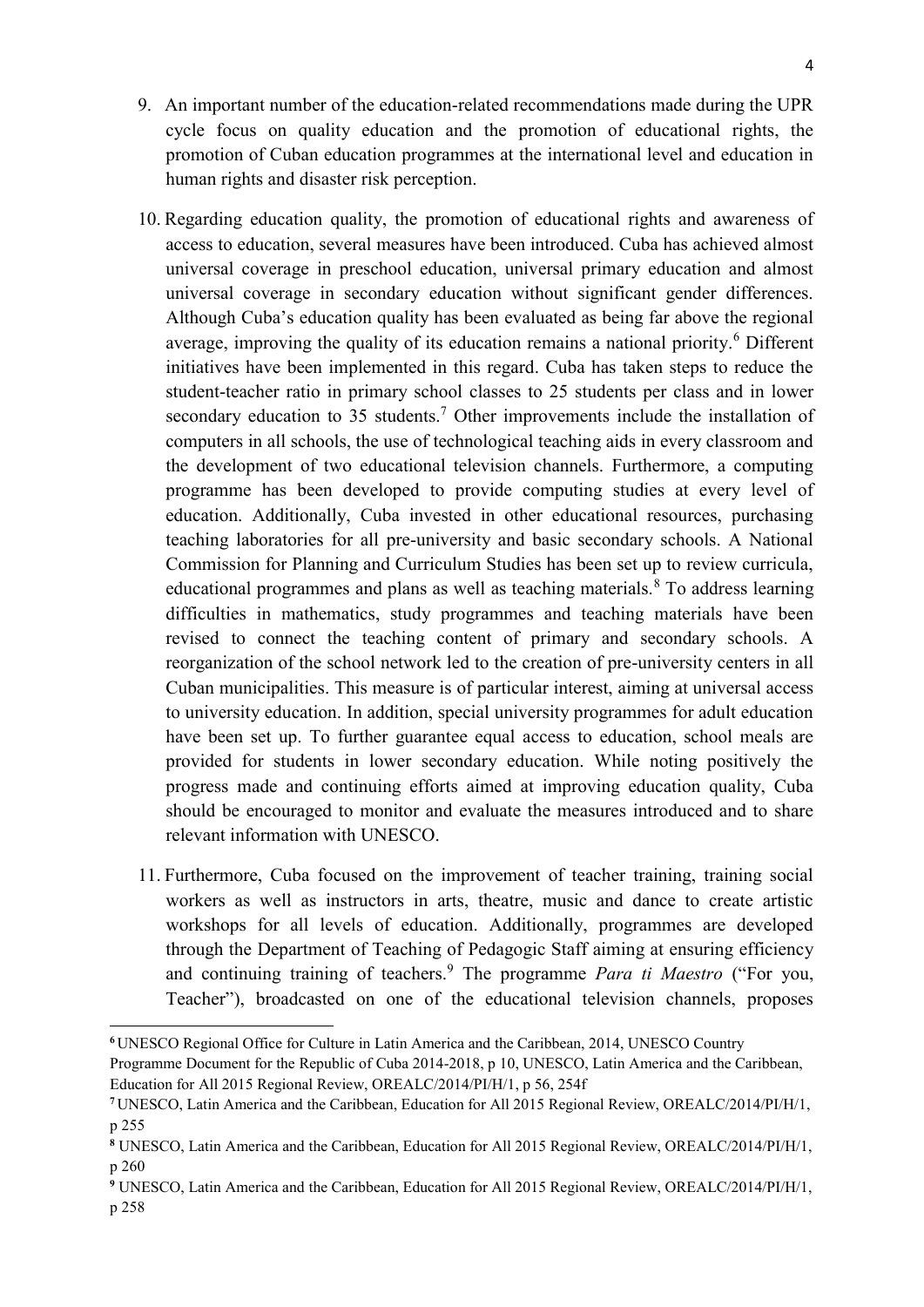methodologies for class preparation and professional advancement to teachers. A campaign aiming to improve the image of teachers has been launched in 2013. In this regard, Cuba could be recommended to continue its efforts to strengthen the competences of teachers, to provide teacher-training opportunities and to support the attractiveness of the teaching profession.

- 12. Among the recommendations addressed to Cuba during the last UPR cycle was a recommendation to promote education for disaster risk reduction. An education strategy including disaster prevention and risk reduction covering the period 2010- 2015, the *Estrategia Nacional de Educación Ambiental*, <sup>10</sup> was developed jointly by the Ministry of Education and the Ministry for Sciences, Technology and Environment.<sup>11</sup> Furthermore, more than 14,000 students of the central and eastern provinces who are at particular risk have participated in a programme to improve their ability to deal with disasters. The programme incorporated different methodologies, combining a scientific and an artistic approach. Following the students' education, the programme seeks to expand its outreach by having students engage with their families and other members of their community.<sup>12</sup> Within this framework, Cuba could be recommended to monitor the implementation of the strategy and to share relevant information in this regard with UNESCO.
- 13. Human rights education is not a subject in the Cuban curriculum, but it is taught as part of civic Education classes in primary and basic secondary education. However, information on the concrete plans related to human rights education could not be identified. Cuba did not report on the measures taken for the implementation of UNESCO's Recommendation concerning Education for International Understanding, Co-operation and Peace and Education relating to Human Rights and Fundamental Freedoms within the framework of latest consultations of countries. This would have provided a valuable opportunity to share information with UNESCO on recent developments and activities in this field. Cuba should therefore be encouraged to gather and share information with UNESCO on human rights education as well as on the monitoring of existing human rights educational measures. Furthermore, Cuba could be recommended to promote human rights education at all educational levels.

#### **Specific recommendations:**

**1.** Cuba should be encouraged to continue its efforts in strengthening education quality and the promotion of educational rights as well as in the area of teacher training and to share relevant information with UNESCO on the monitoring and evaluation of the measures introduced.

OREALC/2014/PI/H/1, p 136

<sup>&</sup>lt;sup>10</sup> [http://www.pnuma.org/educamb/reunion\\_ptosfocales\\_CostaRica/Cuestionarios\\_Politicas/Politicas/CUBA.pdf](http://www.pnuma.org/educamb/reunion_ptosfocales_CostaRica/Cuestionarios_Politicas/Politicas/CUBA.pdf) **<sup>11</sup>** UNESCO, Latin America and the Caribbean, Education for All 2015 Regional Review,

**<sup>12</sup>** UNICEF, In the face of Hurricane Matthew, disaster risk reduction saves lives in Cuba, 6 December 2016, [https://www.unicef.org/infobycountry/cuba\\_93829.html](https://www.unicef.org/infobycountry/cuba_93829.html) (accessed 07 July 2017)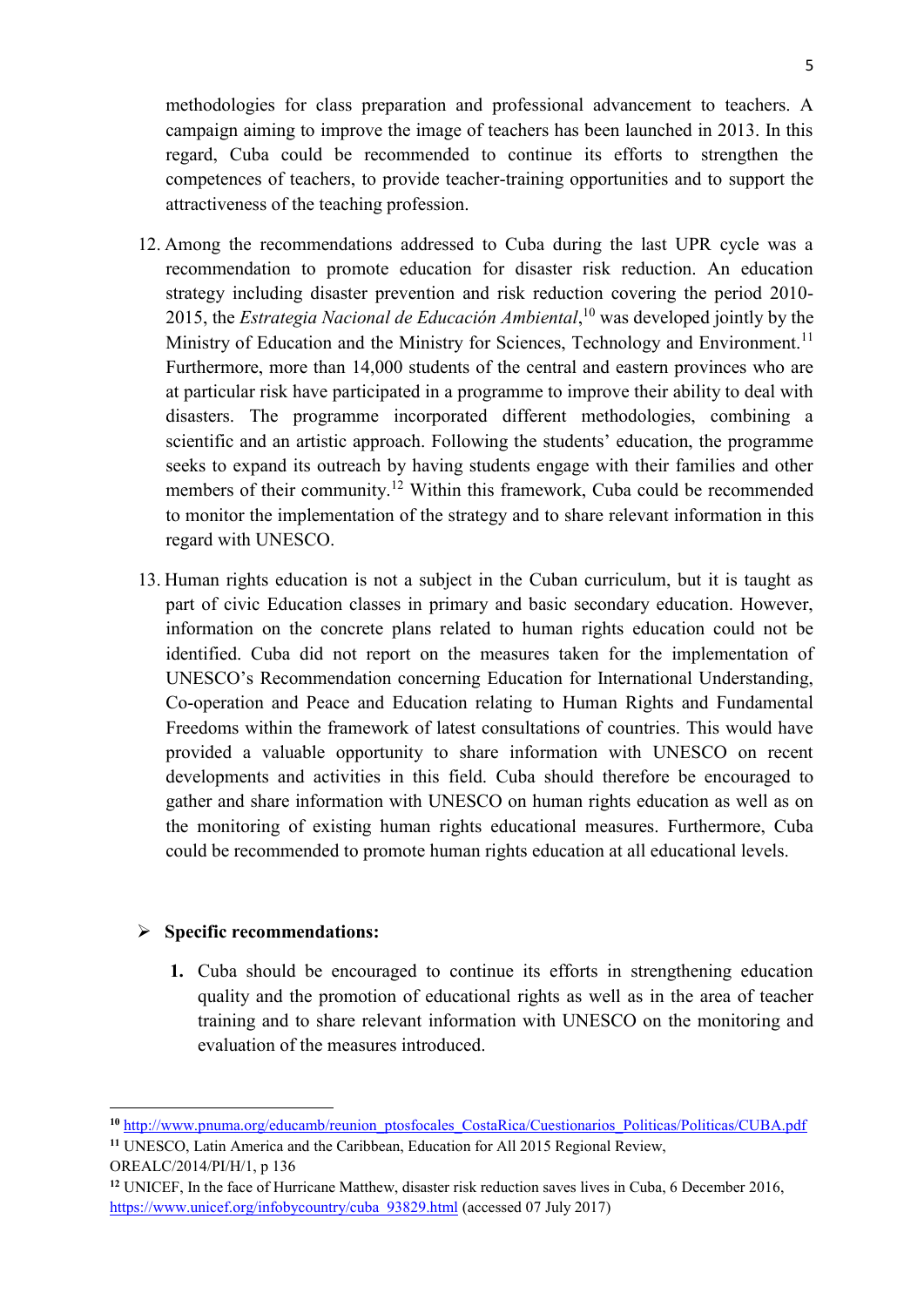- **2.** Cuba should be encouraged to share information on its concrete proposals of human rights education and to monitor and evaluate existing programmes in human rights education and disaster risk prevention and reduction.
- **3.** Cuba should be strongly encouraged to continue to submit state reports for the periodic consultations on UNESCO's education-related standard-setting instruments.
- **4.** Cuba should be encouraged to share with UNESCO any relevant information to update its country profile on UNESCO's Global Database on the Right to Education.<sup>13</sup>

**\*\*\***

# **Freedom of opinion and expression**

- 14. The Government is encouraged to foster a more pluralistic and independent media environment in accordance with international standards.
- 15. The Government is encouraged to introduce an independent broadcast regulator to award and administer broadcast licences.
- 16. The Government is encouraged to introduce a freedom of information law in accordance with international standards.
- 17. The Government is encouraged to decriminalize defamation and subsequently incorporate it into the civil code in accordance with international standards.

**\*\*\***

# **Cultural Rights**

18. As a State Party to the Convention concerning the Protection of the World Cultural and Natural Heritage  $(1972)$ ,<sup>14</sup> the Convention for the Safeguarding of the Intangible Cultural Heritage  $(2003)^{15}$  and the Convention on the Protection and Promotion of the Diversity of Cultural Expressions (2005),<sup>16</sup> Cuba is encouraged to fully implement the relevant provisions that promote access to and participation in cultural heritage and creative expressions and, as such, are conducive to implementing the right to take part in cultural life as defined in article 27 of the Universal Declaration of Human Rights and article 15 of the International Covenant on Economic, Social and Cultural Rights. In doing so, Cuba is encouraged to give due consideration to the participation of communities, practitioners, cultural actors and NGOs from the civil society as well as vulnerable groups (minorities, indigenous peoples, migrants, refugees, young peoples and peoples with disabilities), and to ensure that equal opportunities are given to women and girls to address gender disparities.

**<sup>13</sup>** <http://www.unesco.org/new/en/education/themes/leading-the-international-agenda/right-to-education/database/> **<sup>14</sup>** Periodic Report available at:<http://whc.unesco.org/document/123037>

<sup>&</sup>lt;sup>15</sup> Periodic Report available at:<http://ich.unesco.org/doc/download.php?versionID=33150>

**<sup>16</sup>** Periodic Report available at: [http://en.unesco.org/creativity/monitoring-report/quadrennial-reports/available](http://en.unesco.org/creativity/monitoring-report/quadrennial-reports/available-reports/periodic-report-cuba)[reports/periodic-report-cuba](http://en.unesco.org/creativity/monitoring-report/quadrennial-reports/available-reports/periodic-report-cuba)